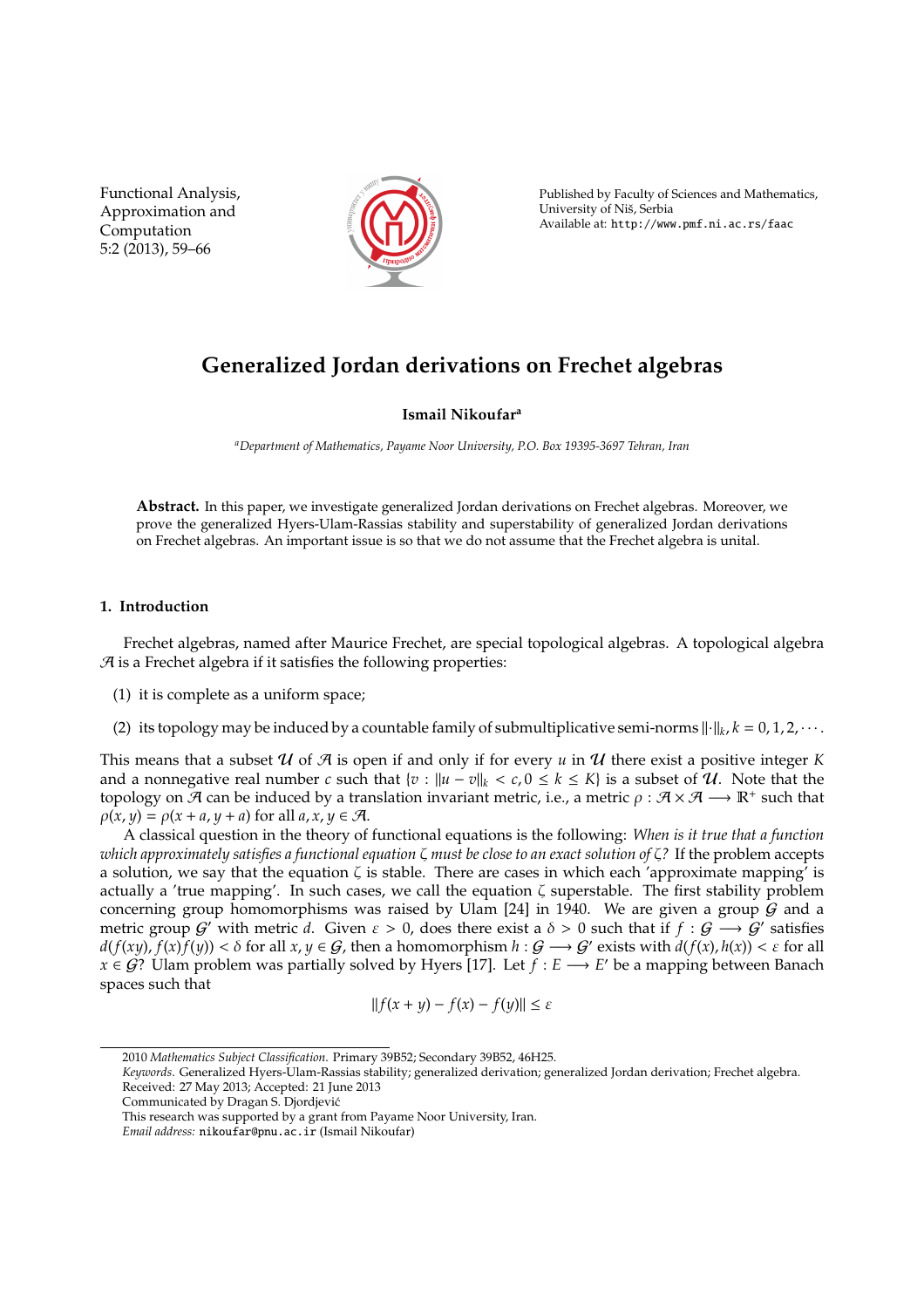for all  $x, y \in E$ , and for some  $\varepsilon > 0$ . Then there exists a unique additive mapping  $T : E \longrightarrow E'$  such that

$$
||f(x) - T(x)|| \le \varepsilon \tag{1}
$$

for all  $x \in E$ . Also, if for each  $x$  the function  $t \mapsto f(tx)$  from  $\mathbb R$  to  $E'$  is continuous on  $\mathbb R$ , then  $T$  is linear. If  $f$ is continuous at a single point of *E*, then *T* is continuous everywhere in *E*. Moreover (1) is sharp.

In 1978, Th. M. Rassias [21] formulated and proved the following theorem, which implies Hyers Theorem as a special case. Suppose that *E* and *E*' are real normed spaces with *E*' complete,  $f : E \longrightarrow E'$  is a mapping such that for each fixed  $x \in E$  the mapping  $t \mapsto f(tx)$  is continuous on R, and that there exist  $\varepsilon > 0$ and  $p \in [0, 1)$  such that

$$
||f(x + y) - f(x) - f(y)|| \le \varepsilon (||x||^p + ||y||^p)
$$
\n(2)

for all  $x, y \in E$ . Then there exists a unique linear mapping  $T : E \longrightarrow E'$  such that

$$
||f(x) - T(x)|| \le \frac{\varepsilon ||x||^p}{1 - 2^{p-1}}
$$

for all  $x \in E$ . In 1990, Th. M. Rassias [22] during the 27th International symposium on functional equations asked the question whether such a theorem can also be proved for  $p \ge 1$ . In 1991, Z. Gajda following the same approach as in Th. M. Rassias [21], gave an affirmative solution to this question for  $p > 1$ . It was proved by Gajda [14], as well as by Th. M. Rassias and Semrl [23] that one can not prove a Th. M. Rassias type theorem when *p* = 1. In 1994, P. Gavruta [15] provided a further generalization of Th. M. Rassias Theorem in which he replaced the bound  $\varepsilon(||x||^p + ||y||^p)$  in (2) by a general control function  $\varphi(x, y)$  for the existence of a unique linear mapping. Badora [2] proved the generalized Hyers-Ulam stability of ring homomorphisms and generalized the result of Bourgin. Miura [20] proved the generalized Hyers-Ulam stability of Jordan homomorphisms. For more details about the results concerning stability of functional equation on Banach algebras, the reader refer to [3], [5], [8], and [10].

During the last decades several stability problems of functional equations have been investigated by many mathematicians. A large list of references concerning the stability of functional equations can be found in [1], [4], [6], [16], [18], and [19].

Let A be an algebra. A linear mapping  $\delta : \mathcal{A} \longrightarrow \mathcal{A}$  is called a generalized derivation if there exists a derivation (in the usual sense)  $d : \mathcal{A} \longrightarrow \mathcal{A}$  such that  $\delta(ab) = \delta(a)b + ad(b)$  for all  $a, b \in \mathcal{A}$ . Also, a linear mapping  $\delta : \mathcal{A} \longrightarrow \mathcal{A}$  is called a generalized Jordan derivation if there exists a Jordan derivation (in the usual sense)  $d : \mathcal{A} \longrightarrow \mathcal{A}$  such that  $\delta(a^2) = \delta(a)a + ad(a)$  for all  $a, b \in \mathcal{A}$ . The stability of derivations was studied by Park in [13]. M. Moslehian [11] investigated the Hyers-Ulam-Rassias stability of generalized derivations from a unital normed algebra  $A$  to a unit linked Banach  $A$ -bimodule. M. Eshaghi et al. [9] proved the Hyers-Ulam-Rassias stability and superstability of generalized Jordan derivations from a unital normed algebra  $\mathcal A$  to a unit linked Banach  $\mathcal A$ -bimodule.

In this paper, our aim is to establish the generalized Hyers-Ulam-Rassias stability of generalized Jordan derivations on Frechet algebras associated with the following functional equation

$$
f(\frac{a+b}{2}) + f(\frac{a-b}{2}) = f(a).
$$

Note that for our methods there is no need to assume that the Frechet algebra is unital (see [9] and [11]).

#### **2. Superstability**

Throughout this paper, it is assumed that  $\mathcal A$  is an arbitrary Frechet algebra equipped with a metric  $\rho$ such that  $\rho(2^n x, 0) = 2^n \rho(x, 0)$  for all  $x \in \mathcal{A}$  and all nonnegative integers *n*. It is clear that  $\rho(2^n x, 0) = 2^n \rho(x, 0)$ holds true for all  $x \in \mathcal{A}$  and all integers *n*.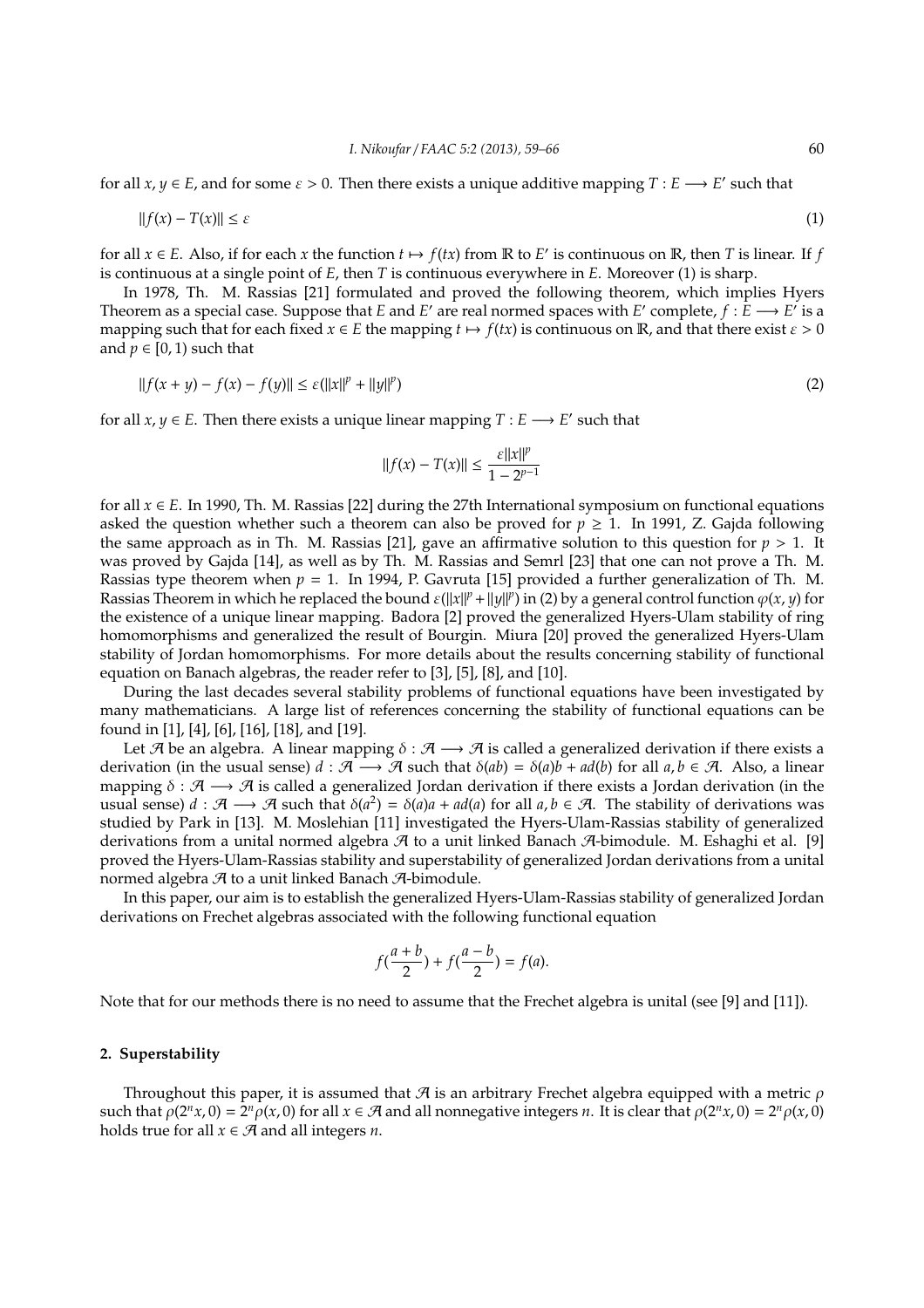In this section, we prove the superstability of generalized Jordan derivations on Frechet algebras. For given mappings  $f, g : \mathcal{A} \longrightarrow \mathcal{A}$ , we define the difference functions  $D_{\mu} f, D_{\mu} g : \mathcal{A}^3 \longrightarrow [0, \infty)$  by

$$
D_{\mu}f(a,b,c) := \rho(f(\frac{\mu a + \mu b}{2} + c^2) + f(\frac{\mu a - \mu b}{2}), \mu f(a) + f(c)c + cg(c)),
$$

 $D_{\mu}g(a,b,c) := \rho(g(\mu a^2 + \mu b + \mu c), \mu g(a)a + \mu a g(a) + \mu g(b) + \mu g(c))$ 

for all  $\mu \in \mathbb{T}^1 := {\lambda \in \mathbb{C} : |\lambda| = 1}$  and all  $a, b, c \in \mathcal{A}$ .

We need the following lemma in our main results.

**Lemma 2.1.** [12] Let *X* and *Y* be linear spaces and let  $f : X \rightarrow Y$  be an additive mapping such that  $f(\mu x) = \mu f(x)$ *for all*  $x \in X$  *and*  $\mu \in \mathbb{T}^1$ . Then the mapping f is **C**-linear.

We now commence our work with the following superstability problem for generalized Jordan derivations in Frechet algebras.

**Theorem 2.2.** Let  $p, q < 1$  or  $p, q > 1$  and  $\varepsilon$  be nonnegative real numbers. Suppose that  $f : \mathcal{A} \longrightarrow \mathcal{A}$  is a mapping *for which there exists a map*  $q : \mathcal{A} \longrightarrow \mathcal{A}$  *with*  $q(0) = f(0) = 0$  *such that* 

$$
D_{\mu}f(a,b,c) \leq \varepsilon \rho(f(c),0)^{2p},\tag{3}
$$

$$
D_{\mu}g(a,b,c) \leq \varepsilon (\rho(a,0)^{2q} + \rho(b,0)^q + \rho(c,0)^q)
$$
\n(4)

*for all a, b, c* ∈ A and all  $\mu$  ∈  $\mathbb{T}^1$ . Then  $f : \mathcal{A} \longrightarrow \mathcal{A}$  is a generalized Jordan derivation.

*Proof.* Assume that  $p, q < 1$ . By putting  $c = 0$  and  $\mu = 1$  in (3) we get

$$
f(\frac{a+b}{2}) + f(\frac{a-b}{2}) = f(a)
$$
\n(5)

for all  $a, b \in \mathcal{A}$ . Letting  $\frac{a+b}{2} = w_1$  and  $\frac{a-b}{2} = w_2$  in (5) we conclude that *f* is additive. Setting  $b = c = 0$  and  $\mu = 1$  in (3) we obtain

$$
f(\frac{a}{2}) = \frac{1}{2}f(a)
$$
 (6)

for all  $a \in \mathcal{A}$ . Let  $b = c = 0$  in (3) and apply (6) to deduce that  $f(\mu a) = \mu f(a)$  for all  $a \in \mathcal{A}$  and  $\mu \in \mathbb{T}^1$ . Now Lemma 2.1 implies  $f$  is C-linear. Putting  $a = b = 0$  in (3) we get

$$
\rho(f(c^2), f(c)c + cg(c)) \leq \varepsilon \rho(f(c), 0)^{2p} \tag{7}
$$

for all  $c \in \mathcal{A}$ . Replace  $c$  by  $2^n c$  and multiply both sides of (7) by  $\frac{1}{2^{2n}}$  to get

$$
\rho\left(\frac{f(2^{2n}c^2)}{2^{2n}}, \frac{f(2^n c)2^n c}{2^{2n}} + \frac{2^n c g(2^n c)}{2^{2n}}\right) \le \frac{\varepsilon}{2^{2n}} \rho\left(f(2^n c), 0\right)^{2p}
$$

for all  $c \in \mathcal{A}$  and nonnegative integers *n*. Hence

$$
\rho(f(c^2), f(c)c + c\frac{g(2^n c)}{2^n}) \le \varepsilon(\frac{2^p}{2})^{2n} \rho(f(c), 0)^{2p}
$$
\n(8)

for all  $c \in \mathcal{A}$  and nonnegative integers *n*. Letting *n* tend to  $\infty$  in (8) we conclude that

$$
f(c^2) = f(c)c + c \lim_{n \to \infty} \frac{g(2^n c)}{2^n}
$$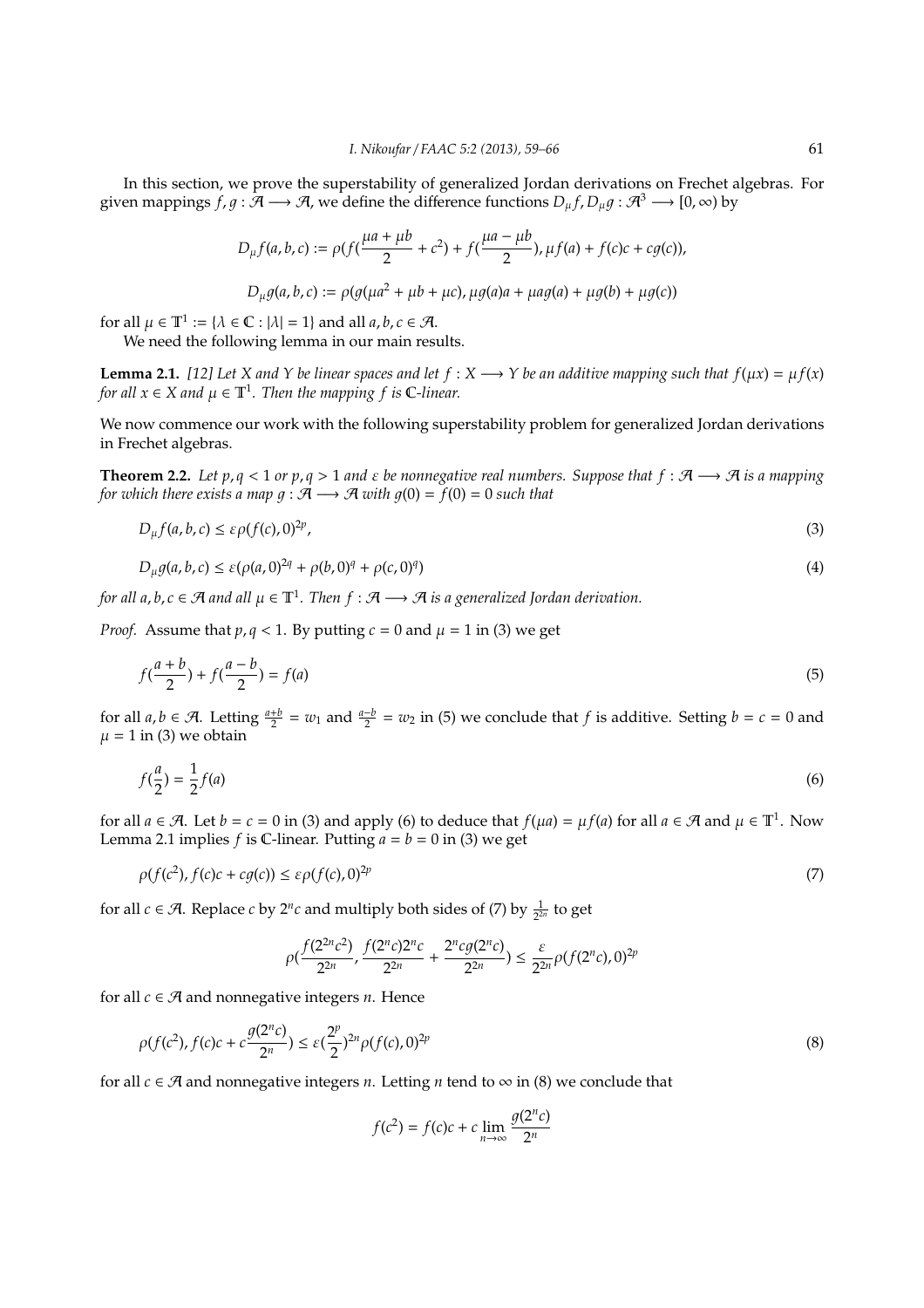for all *c*  $\in$  *A*. By Hyers' Theorem, the sequence  $\left\{ \frac{g(2^n c)}{2^n} \right\}$  $\frac{2^{n}c}{2^{n}}$  is convergent. Set  $d(c) := \lim_{n \to \infty} \frac{g(2^{n}c)}{2^{n}}$  $\frac{Z^{n}C}{2^{n}}$  for all  $c \in \mathcal{A}$ and so

$$
f(c^2) = f(c)c + cd(c)
$$
\n(9)

for all *c* ∈ A. We now claim that *d* :  $A \rightarrow A$  is a Jordan derivation. Putting *a* = 0 and replacing *b*, *c* by  $2^n b$ ,  $2^n c$ , respectively and multiplying both sides of (4) by  $\frac{1}{2^n}$  we get

$$
\rho\left(\frac{g(\mu 2^n b + \mu 2^n c)}{2^n}, \mu \frac{g(2^n b)}{2^n} + \mu \frac{g(2^n c)}{2^n}\right) \le \frac{\varepsilon}{2^n} (\rho(2^n b, 0)^q + \rho(2^n c, 0)^q)
$$
\n(10)

for all  $b, c \in \mathcal{A}$  and  $\mu \in \mathbb{T}^1$ . Taking the limit as  $n \to \infty$  and using Lemma 2.1 we find that *d* is C-linear. Letting  $b = c = 0$  and  $\mu = 1$  in (4) we get

$$
\rho(g(a^2), g(a)a + ag(a)) \leq \varepsilon \rho(a, 0)^{2q} \tag{11}
$$

for all  $a \in \mathcal{A}$ . Replace  $a$  by  $2^n a$  and multiply both sides of (11) by  $\frac{1}{2^{2n}}$  to get

$$
\rho\left(\frac{g(2^{2n}a^2)}{2^{2n}}, \frac{g(2^n a)}{2^n}a + a\frac{g(2^n a)}{2^n}\right) \le \frac{\varepsilon}{2^{2n}}\rho(2^n a, 0)^{2q}
$$
\n(12)

for all  $a \in \mathcal{A}$  and all nonnegative integers *n*. Hence by letting  $n \to \infty$  in (12) we conclude that *d* is a Jordan derivation. It then follows from (9) that *f* is a generalized Jordan derivation. Similarly, one can replace *c* in (7) by  $\frac{c}{2^n}$  and multiply both sides by  $2^{2n}$  to obtain the result for the case where  $p, q > 1$ .

It is clear that a Banach algebra  $\mathcal A$  is a Frechet algebra and its metric is induced by its norm and so by Theorem 2.2 we may solve the following superstability problem for generalized Jordan derivations on Banach algebras.

**Corollary 2.3.** *Let* A *be a Banach algebra and let p*, *q* < 1 *or p*, *q* > 1 *and* ε *be nonnegative real numbers. Suppose that*  $f : \mathcal{A} \longrightarrow \mathcal{A}$  *is a mapping for which there exists a map*  $g : \mathcal{A} \longrightarrow \mathcal{A}$  *with*  $g(0) = f(0) = 0$  *such that* 

$$
||f(\frac{\mu a + \mu b}{2} + c^2) + f(\frac{\mu a - \mu b}{2}) - \mu f(a) - f(c)c - cg(c)|| \le \varepsilon ||f(c)||^{2p},
$$
\n(13)

$$
||g(\mu a^2 + \mu b + \mu c) - \mu g(a)a - \mu a g(a) - \mu g(b) - \mu g(c)|| \le \varepsilon (||a||^{2q} + ||b||^{q} + ||c||^{q})
$$
\n(14)

*for all a, b, c*  $\in$   $\mathcal{A}$  *and all*  $\mu \in \mathbb{T}^1$ *. Then f* :  $\mathcal{A} \longrightarrow \mathcal{A}$  *is a generalized Jordan derivation.* 

### **3. Stability**

In this section we prove the generalized Hyers-Ulam stability of generalized Jordan derivations.

**Theorem 3.1.** *Suppose that*  $f : \mathcal{A} \longrightarrow \mathcal{A}$  *is a mapping for which there exist a map*  $g : \mathcal{A} \longrightarrow \mathcal{A}$  *with*  $g(0) = f(0) = 0$ *and a function*  $\varphi : \mathcal{A}^3 \longrightarrow [0, \infty)$  *such that* 

$$
\tilde{\varphi}(a) := \sum_{i=1}^{\infty} \frac{1}{2^i} \varphi(2^i a, 0, 0) < \infty,\tag{15}
$$

$$
\lim_{i \to \infty} \frac{1}{2^i} \varphi(2^i a, 2^i b, 2^i c) = 0,
$$
\n(16)

$$
\max\{D_{\mu}f(a,b,c), D_{\mu}g(a,b,c)\}\leq \varphi(a,b,c) \tag{17}
$$

*for all a*, *b*, *c* ∈ A *and all* µ ∈ T<sup>1</sup> *. Then there exists a unique generalized Jordan derivation* δ : A −→ A *such that*

$$
\rho(\delta(a), f(a)) \le \tilde{\varphi}(a) \tag{18}
$$

*for all*  $a \in \mathcal{A}$ *.*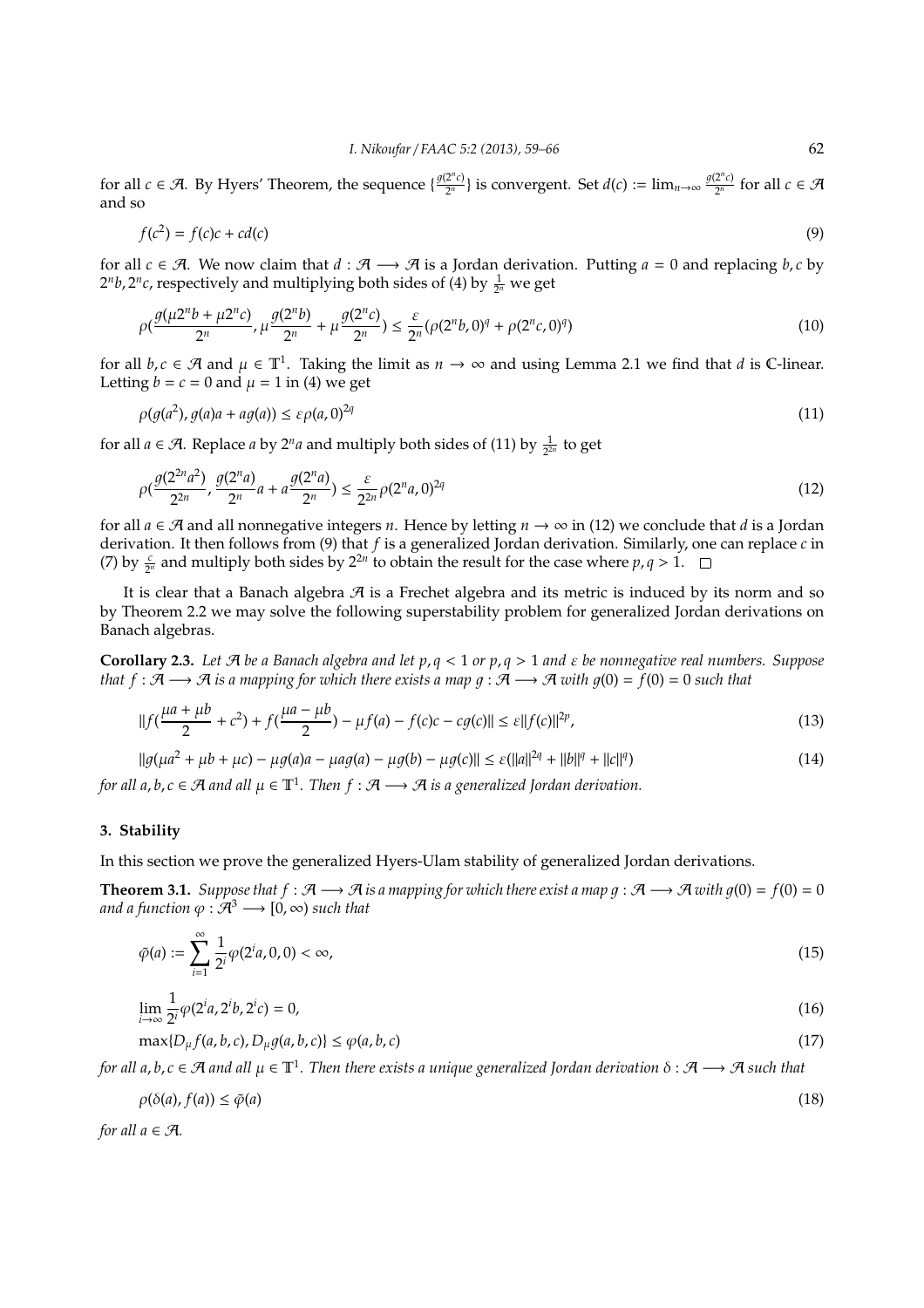*Proof.* It follows from (17) that

$$
D_{\mu}f(a,b,c) \le \varphi(a,b,c),\tag{19}
$$

$$
D_{\mu}g(a,b,c) \le \varphi(a,b,c). \tag{20}
$$

By putting  $b = c = 0$  and  $\mu = 1$  in (19) we get

$$
\rho(2f(\frac{a}{2}), f(a)) \le \varphi(a, 0, 0) \tag{21}
$$

for all  $a \in \mathcal{A}$ . If we replace  $a$  by 2 $a$  and multiply both sides of (21) by  $\frac{1}{2}$  we get

$$
\rho(\frac{f(2a)}{2}, f(a)) \le \frac{1}{2}\varphi(2a, 0, 0) \tag{22}
$$

for all  $a \in \mathcal{A}$ . Now we can use induction on *n* to show that

$$
\rho(\frac{f(2^n a)}{2^n}, f(a)) \le \sum_{i=1}^n \frac{1}{2^i} \varphi(2^i a, 0, 0) \tag{23}
$$

for all  $a \in \mathcal{A}$  and all nonnegative integers *n*. Hence

$$
\rho(\frac{f(2^{n+m}a)}{2^{n+m}}, \frac{f(2^ma)}{2^m}) \leq \sum_{i=1}^n \frac{1}{2^{i+m}} \varphi(2^{i+m}a, 0, 0)
$$

$$
= \sum_{i=m+1}^{n+m} \frac{1}{2^i} \varphi(2^i a, 0, 0)
$$

for all  $a \in \mathcal{A}$  and all nonnegative integers *n*, *m* with  $n \geq m$ . It follows from (15) that the sequence  $\{\frac{f(2^n a)}{2^n}\}$  $\frac{2^{n}u}{2^{n}}$  is Cauchy. Since  $A$  is complete this sequence converges. Set

$$
\delta(a) := \lim_{n \to \infty} \frac{f(2^n a)}{2^n}.
$$
\n(24)

Putting  $c = 0$ ,  $\mu = 1$  and replacing *a*, *b* by  $2^n a$ ,  $2^n b$ , respectively and multiplying both sides of (19) by  $\frac{1}{2^n}$  we get

$$
\rho\left(\frac{f(2^n(\frac{a+b}{2}))}{2^n} + \frac{f(2^n(\frac{a-b}{2}))}{2^n}, \frac{f(2^n a)}{2^n}\right) \le \frac{1}{2^n} \varphi(2^n a, 2^n b, 0) \tag{25}
$$

for  $a, b \in \mathcal{A}$  and all nonnegative integers *n*. Taking the limit as  $n \to \infty$  we find that  $\delta$  is additive. Letting  $b = c = 0$ ,  $\mu = 1$  and replacing *a* by  $2^n a$  and multiplying both sides of (19) by  $\frac{1}{2^n}$  we get

$$
\rho\left(\frac{2f(\frac{2^n a}{2})}{2^n}, \frac{f(2^n a)}{2^n}\right) \le \frac{1}{2^n} \varphi(2^n a, 0, 0) \tag{26}
$$

for all  $a \in \mathcal{A}$  and all nonnegative integers *n*. Taking the limit as  $n \to \infty$  and using (16) we obtain

$$
\delta(a) = 2\delta(\frac{a}{2})\tag{27}
$$

for all  $a \in \mathcal{A}$ . Letting  $b = c = 0$  in (19) and using (27) we get  $\delta(\mu a) = \mu \delta(a)$  and so Lemma 2.1 implies  $\delta$  is C-linear. Moreover, it follows from (23) and (24) as  $n \to \infty$  that

$$
\rho(\delta(a), f(a)) \le \tilde{\varphi}(a) \tag{28}
$$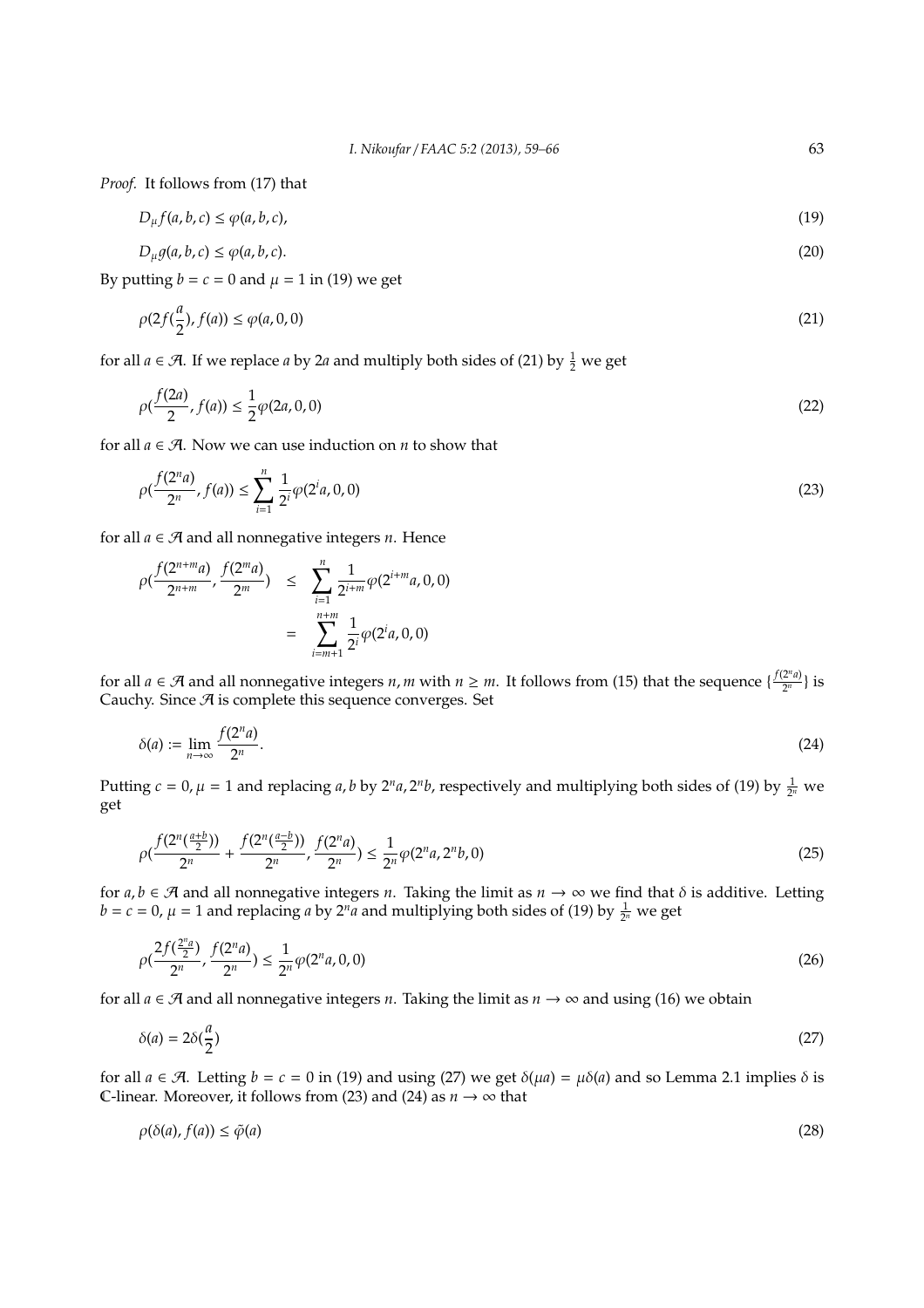for all  $a \in \mathcal{A}$ . It is known that the additive mapping  $\delta$  satisfying (18) is unique. Putting  $a = b = 0$  and replacing *c* by 2<sup>*n*</sup>*c* and multiplying both sides of (19) by  $\frac{1}{2^{2n}}$  we get

$$
\rho\left(\frac{f(2^{2n}c^2)}{2^{2n}}, \frac{f(2^n c)}{2^n}c + c\frac{g(2^n c)}{2^n}\right) \le \frac{1}{2^{2n}}\varphi(0, 0, 2^n c)
$$
\n(29)

for all  $c \in \mathcal{A}$  and all nonnegative integers *n*. By (24) and (16) the sequence  $\{\frac{g(2^n c)}{2^n}\}$  $\frac{2^{n}c}{2^{n}}$  is convergent. Set  $d(c) := \lim_{n \to \infty} \frac{g(2^n c)}{2^n}$  $\frac{2^{n}C}{2^{n}}$  for all *c* ∈  $\mathcal{A}$  and let *n* tend to ∞ in (29) to find that

$$
\delta(c^2) = \delta(c)c + cd(c). \tag{30}
$$

It remains to prove that *d* is a Jordan derivation. The rest of the proof is similar to the proof of Theorem 2.2 and we omit it.  $\Box$ 

**Corollary 3.2.** *Suppose that*  $f : \mathcal{A} \longrightarrow \mathcal{A}$  *is a mapping for which there exist a map*  $g : \mathcal{A} \longrightarrow \mathcal{A}$  *with*  $g(0) = f(0) = 0$ *and a function*  $\varphi : \mathcal{A}^3 \longrightarrow [0, \infty)$  *such that satisfying* (17) *and* 

$$
\sum_{i=1}^{\infty} \frac{1}{2^i} \varphi(2^i a, 2^i b, 2^i c) < \infty \tag{31}
$$

*for all a*, *b*, *c* ∈ A *and all* µ ∈ T<sup>1</sup> *. Then there exist a unique generalized Jordan derivation* δ : A −→ A *and a function*  $\tilde{\varphi}: \mathcal{A} \longrightarrow [0, \infty)$  *such that* 

$$
\rho(\delta(a), f(a)) \le \tilde{\varphi}(a) \tag{32}
$$

*for all*  $a \in \mathcal{A}$ *.* 

*Proof.* Put  $\tilde{\varphi}(a) := \sum_{i=1}^{\infty} \frac{1}{2^i} \varphi(2^i a, 0, 0)$ . The result follows from (31) and Theorem 3.1.

**Corollary 3.3.** Let  $p < 1$  and  $\varepsilon$  be nonnegative real numbers. Suppose that  $f : \mathcal{A} \longrightarrow \mathcal{A}$  is a mapping for which *there exists a map*  $g : \mathcal{A} \longrightarrow \mathcal{A}$  *with*  $g(0) = f(0) = 0$  *such that* 

$$
\max\{D_{\mu}f(a,b,c), D_{\mu}g(a,b,c)\}\leq \varepsilon(\rho(a,0)^p+\rho(b,0)^p+\rho(c,0)^p)
$$
\n(33)

*for all a*, *b*, *c* ∈ A *and* µ ∈ T<sup>1</sup> *. Then there exists a unique generalized Jordan derivation* δ : A −→ A *such that*

$$
\rho(\delta(a), f(a)) \le \frac{2^p \varepsilon}{2 - 2^p} \rho(a, 0)^p \tag{34}
$$

*for all*  $a \in \mathcal{A}$ *.* 

*Proof.* Put  $\varphi(a, b, c) := \varepsilon(\rho(a, 0)^p + \rho(b, 0)^p + \rho(c, 0)^p$ . Then the result follows from Corollary 3.2.

By using Theorem 3.1 we may solve the following generalized Hyers-Ulam stability problem for generalized Jordan derivations in Banach algebras.

**Corollary 3.4.** *Let* A *be a Banach algebra. Suppose that f* : A −→ A *is a mapping for which there exist a map*  $g : \mathcal{A} \longrightarrow \mathcal{A}$  with  $g(0) = f(0) = 0$  and a function  $\varphi : \mathcal{A}^3 \longrightarrow [0, \infty)$  satisfying (15) and (16) such that

$$
||f(\frac{\mu a + \mu b}{2} + c^2) + f(\frac{\mu a - \mu b}{2}) - \mu f(a) - f(c)c - cg(c)|| \le \varphi(a, b, c),
$$
\n(35)

$$
||g(\mu a^2 + \mu b + \mu c) - \mu g(a)a - \mu a g(a) - \mu g(b) - \mu g(c)|| \le \varphi(a, b, c)
$$
\n(36)

*for all a, b, c* ∈ A and all  $\mu$  ∈  $\mathbb{T}^1$ . Then there exists a unique generalized Jordan derivation  $\delta$  : A  $\longrightarrow$  A such that

$$
\rho(\delta(a), f(a)) \le \tilde{\varphi}(a) \tag{37}
$$

*for all*  $a \in \mathcal{A}$ *.*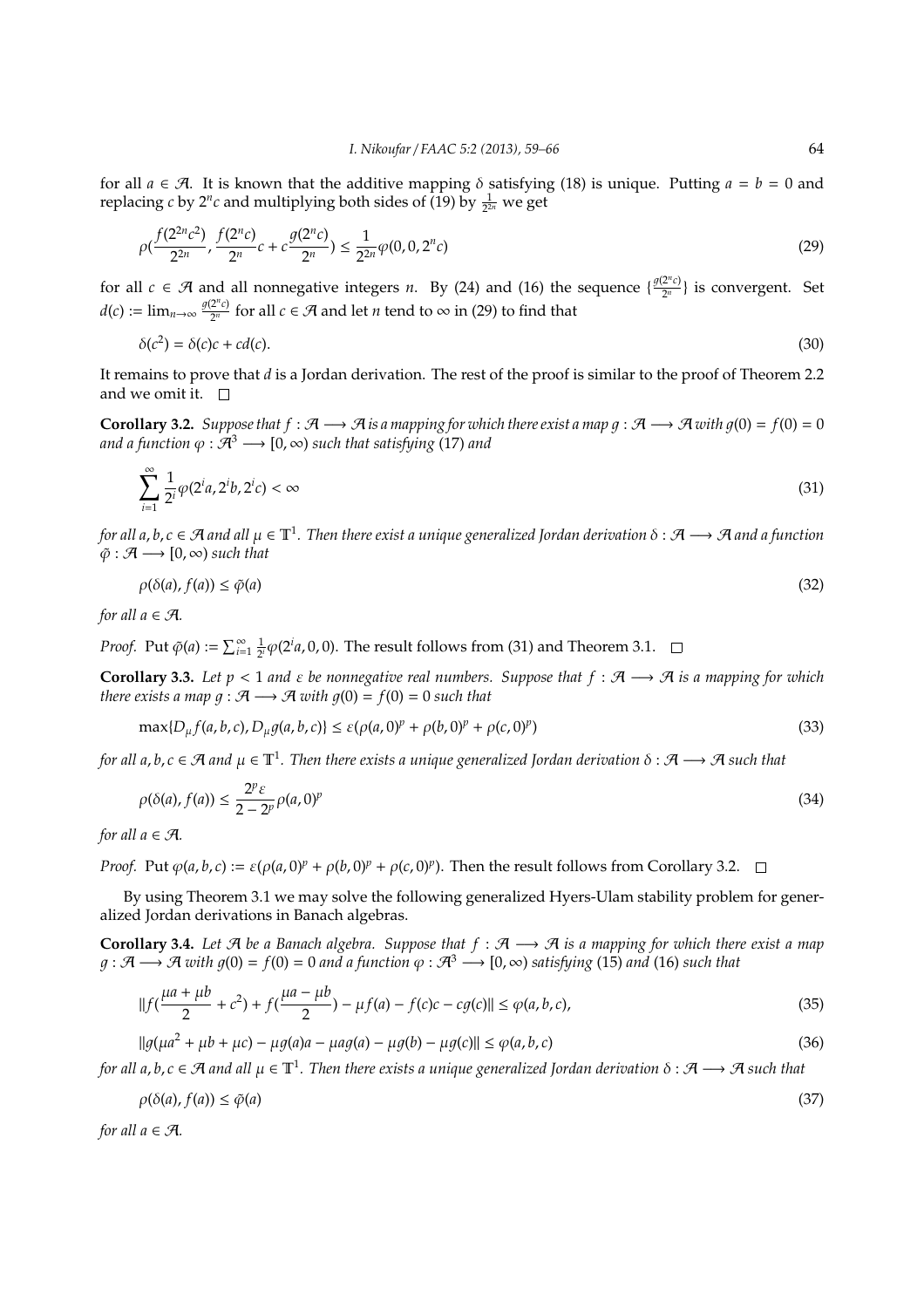**Corollary 3.5.** *Let*  $A$  *be a Banach algebra. Suppose that*  $f : A \longrightarrow A$  *is a mapping for which there exist a map*  $g : \mathcal{A} \longrightarrow \mathcal{A}$  *with*  $g(0) = f(0) = 0$  *and a function*  $\varphi : \mathcal{A}^3 \longrightarrow [0, \infty)$  *such that* 

$$
\sum_{i=1}^{\infty} \frac{1}{2^i} \varphi(2^i a, 2^i b, 2^i c) < \infty,\tag{38}
$$

$$
||f(\frac{\mu a + \mu b}{2} + c^2) + f(\frac{\mu a - \mu b}{2}) - \mu f(a) - f(c)c - cg(c)|| \le \varphi(a, b, c),
$$
\n(39)

 $||q(\mu a^2 + \mu b + \mu c) - \mu q(a)a - \mu a q(a) - \mu q(b) - \mu q(c)|| \leq \varphi(a, b, c)$  (40) *for all a*, *b*, *c* ∈ A *and all* µ ∈ T<sup>1</sup> *. Then there exist a unique generalized Jordan derivation* δ : A −→ A *and a function*  $\tilde{\varphi}: \mathcal{A} \longrightarrow [0, \infty)$  *such that* 

$$
\rho(\delta(a), f(a)) \le \tilde{\varphi}(a) \tag{41}
$$

*for all*  $a \in \mathcal{A}$ *.* 

**Theorem 3.6.** *Suppose that*  $f : \mathcal{A} \longrightarrow \mathcal{A}$  *is a mapping for which there exist a map*  $g : \mathcal{A} \longrightarrow \mathcal{A}$  *and a function*  $\varphi : \mathcal{A}^3 \longrightarrow [0, \infty)$  *satisfying* (17) *such that* 

$$
\tilde{\varphi}(a) := \sum_{i=1}^{\infty} 2^i \varphi(\frac{a}{2^i}, 0, 0) < \infty,\tag{42}
$$

$$
\lim_{i \to \infty} 2^i \varphi \left( \frac{a}{2^i}, \frac{b}{2^i}, \frac{c}{2^i} \right) = 0 \tag{43}
$$

*for all a, b, c*  $\in$   $\cal{A}$  *and all*  $\mu$   $\in$   $\mathbb{T}^1$ . Then there exists a unique generalized Jordan derivation  $\delta$  :  $\cal{A}$   $\longrightarrow$   $\cal{A}$  such that

$$
\rho(\delta(a), f(a)) \le \tilde{\varphi}(a) \tag{44}
$$

*for all*  $a \in \mathcal{A}$ *.* 

*Proof.* Letting  $a = b = c = 0$  in (43) we get  $\lim_{i \to \infty} 2^i \varphi(0, 0, 0) = 0$  and so  $\varphi(0, 0, 0) = 0$ . Now put  $a = b = c = 0$ in (20) to find that  $D_{\mu}g(0,0,0) = 0$ . Thus,  $(2\mu - 1)g(0) = 0$ . Since  $\mu \in \mathbb{T}^1$ ,  $g(0) = 0$ . Put  $a = b = c = 0$  and  $\mu = 1$ in (19) to get  $D_{\mu} f(0, 0, 0) = 0$ . Since  $g(0) = 0$ , we conclude that  $f(0) = 0$ . By suitable replacements in (19) it is clear that the sequence  $\{2^m f(\frac{a}{2^m})\}$  converges for all  $a \in \mathcal{A}$ . Define  $\delta(a) := \lim_{m \to \infty} 2^m \hat{f}(\frac{a}{2^m})$ . The rest of the proof is similar to the proof of Theorem 3.1 and we omit it.  $\square$ 

**Corollary 3.7.** Let  $p > 1$  and  $\varepsilon > 0$  be real numbers. Suppose that  $f : \mathcal{A} \longrightarrow \mathcal{A}$  is a mapping for which there exists *a map* 1 : A −→ A *satisfying* (33)*. Then there exists a unique generalized Jordan derivation* δ : A −→ A *such that*

$$
\rho(\delta(a), f(a)) \le \frac{2\varepsilon}{2^p - 2} \rho(a, 0)^p \tag{45}
$$

*for all*  $a \in \mathcal{A}$ *.* 

*Proof.* Putting  $\varphi(a, b, c) := \varepsilon(\varphi(a, 0)^p + \varphi(b, 0)^p + \varphi(c, 0)^p$  in Theorem 3.6 we get the desired result.

**Corollary 3.8.** Let  $\mathcal{A}$  be a Banach algebra. Suppose that  $p \neq 1$  and  $\varepsilon > 0$  are nonnegative real numbers and *f* :  $A$  →  $A$  *is a mapping for which there exists a map*  $g : A$  →  $A$  *with*  $g(0) = f(0) = 0$  *satisfying* (33) *such that* 

$$
||f(\frac{\mu a + \mu b}{2} + c^2) + f(\frac{\mu a - \mu b}{2}) - \mu f(a) - f(c)c - cg(c)|| \le \varepsilon (||a||^p + ||b||^p + ||c||^p),
$$
\n(46)

 $||g(\mu a^2 + \mu b + \mu c) - \mu g(a)a - \mu a g(a) - \mu g(b) - \mu g(c)|| \leq \varepsilon (||a||^p + ||b||^p + ||c||^p)$ ) (47) *for all a*, *b*, *c* ∈ A *and all* µ ∈ T<sup>1</sup> *. Then there exists a unique generalized Jordan derivation* δ : A −→ A *such that*

$$
\|\delta(a) - f(a)\| \le \frac{2\varepsilon}{|2 - 2^p|} \|a\|^p \tag{48}
$$

*for all*  $a \in \mathcal{A}$ *.* 

*Proof.* It follows from Corollary 3.3 and Corollary 3.7 by putting  $\rho(a, b) = ||a - b||$  for all  $a, b \in \mathcal{A}$ .  $\square$